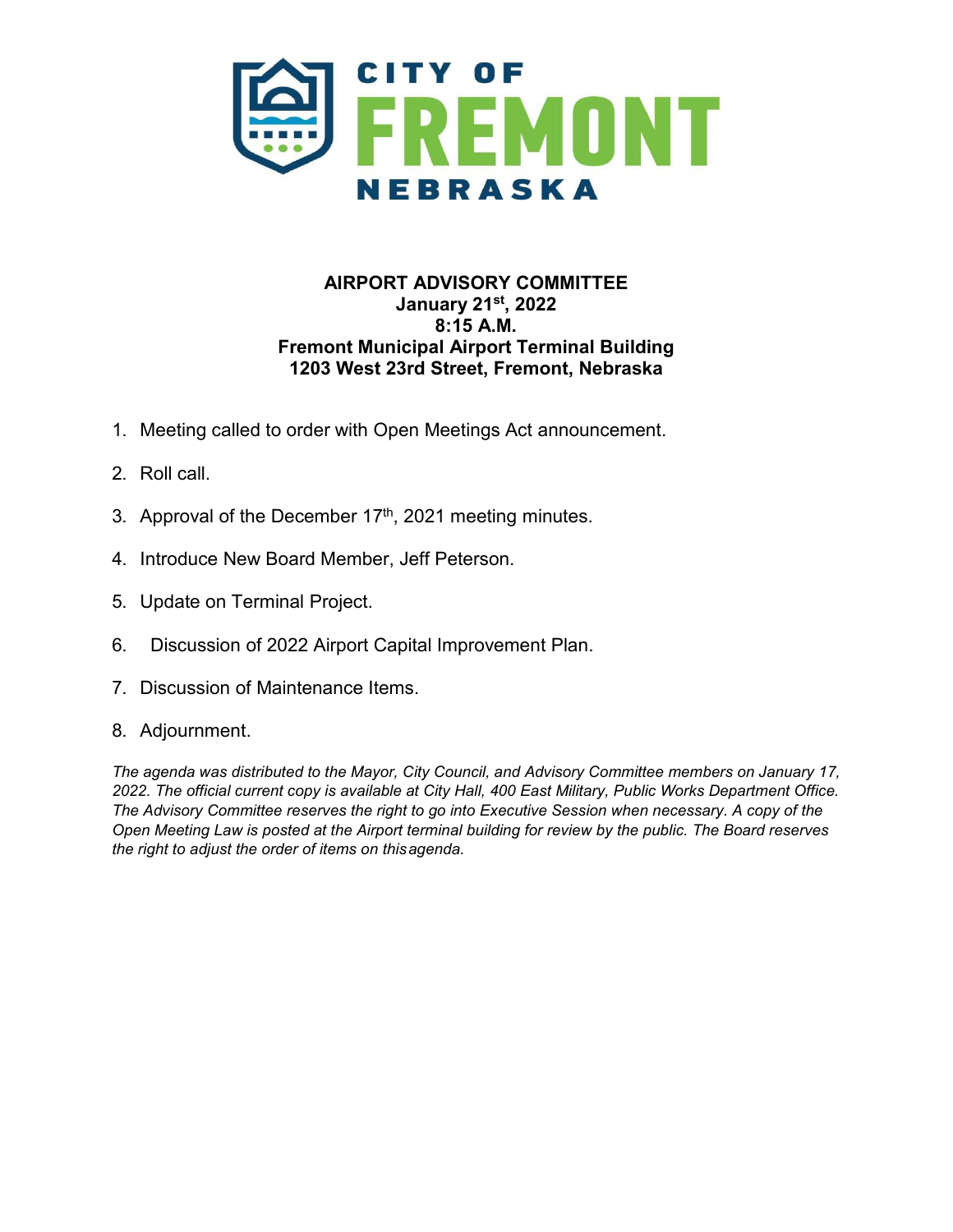

## AIRPORT ADVISORY COMMITTEE

Meeting Minutes: December 17, 2021

1. Meeting called to order with Open Meeting announcement.

Meeting was called to order at 8:15 A.M. Open Meeting Act is posted on the wall of the Airport Terminal, the Act Poster was pointed out to those in attendance.

2. Roll call.

Board Members: Present: Ron Spahni, Bill Dugan, Dave Monke, Robert Steenblock, Tom Randall, Eric Johnson, Alison Adams

Guests: David Goedeken, Jim Kjeldgaard, Greg Kjeldgaard, Steve Landholm, Tammy McKeighan, Ron Vlach

3. Approval of the November 19<sup>th</sup>, 2021 meeting minutes.

Motion by Dave Monke, and seconded by Ron Spahni, to approve the November 19th, 2021 minutes, motion passed by vote of members, (all voting yes on roll call vote)

- 4. Update on Terminal Projects.
	- a. Staff reported that the Terminal Project is moving forward as scheduled, the anticipated completion date is Mid-February.
- 5. Discussion of 2022 Airport Capital Improvement Plan.

Staff presented the Board with a draft version of the 2022 Airport Capital Improvement Plan, C.I.P.. Board discussed projects presented and potential projects. This item was put on hold until the December meeting to allow Staff to make changes. Submittal of the final C.I.P is due by the end of January.

6. Discussion of Existing Terminal and Future Status

This item was placed on the agenda by Staff to discuss with the Board the City's intentions for the future use of the existing Terminal after completion of the new Terminal building. The Board suggested delaying the vacation of the existing terminal building until the new terminal is operational.

- 7. Discussion of maintenance items.
	- a. Discussed misc. hangar issues.